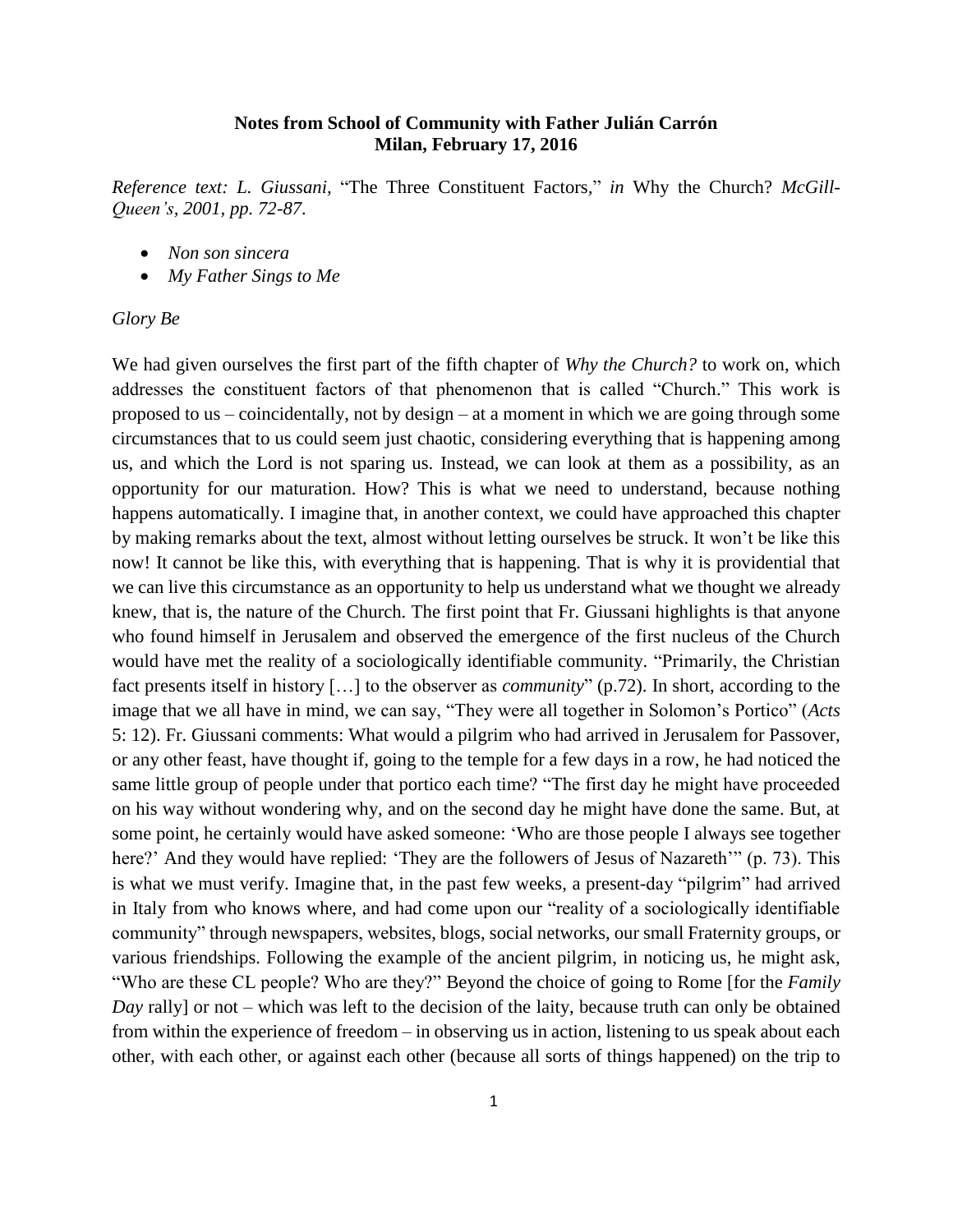Rome for those who went, and at home for those who didn't, well: What would that pilgrim have discovered about us? What would he have understood about us? What is most important to us? This concerns all of us, because we all belong to this sociologically identifiable reality. We can all see how we presented ourselves. What would this "pilgrim" answer? Would he answer as Fr. Giussani says in the text of the School of Community? This means living School of Community, not only by making comments about the text, but by using it as it is proposed to us, that is, as a criterion for judgment, as a point of comparison. What have we learned about what the Church is, or better, about our self-awareness of the Church and ourselves? That first community was aware of having been chosen by God. Is this what prevailed during the past weeks? What kind of awareness would this "pilgrim" discover by watching us? I am not asking this to test whether we are at the height of things – this is not what interests me at the moment. The problem is what kind of awareness we have. Because we could say, "I know very well that we were chosen by God," but does this prevail in our way of living? As you can see, having the text of the School of Community, where the whole truth about the Church is presented through Fr. Giussani's healthy doctrine, is not enough for this self-awareness to prevail. "The first nucleus of the Church demonstrated that it 'not only carries on His work (Christ's), but she is His very continuation, in a sense far more real than that in which it can be said that any human institution is its founder's continuation'" (p. 72). If, after having started the Church, Christ doesn't happen within us in the present, then what can be seen? What are we? What do we live? Instead, when He does happen, what do we see?

*I went to Africa to preach the Spiritual Exercises of the Fraternity of Saint Joseph. There is a friend of ours who lives there; 10 years ago, when she decided to live her life in the vocation to virginity, her family declared her dead. Literally – her mother and her sister went to the town hall, obtained the death certificate, and showed it to her: "You are dead. You no longer exist – for us, for our tribe, for our village." Our friend – I don't know how, but in Africa it must be possible to continue life even without documents – went on for 10 years, working and living alone. After 10 years – that is, now – since all of her siblings have left, gotten married, thus leaving her mother alone, the mother thought that perhaps, rather than being alone, it was better to "resurrect" her daughter, and so… We were teasing her during the Exercises, telling her that not many people were resurrected after Lazarus. What struck me is that she told us that now there is a little moment of glory also for her, because she has "come back to life." Her relatives, her siblings, came back to her house and told her, "We don't really understand what happened, because for us, you were dead, you had left our family, you no longer existed. And yet, you continued to live, and to live well. You won, because you held out in the face of all of this. It means that you have a strength that we cannot explain. You must be a witch." Therefore, in those weeks, they were watching her, spying on what she was doing, in order to understand what strange magic she was performing in order to have this strength. While she was telling us these things, I looked at her and was moved, because I thought: look, the two of us, who need a translator to communicate, because I speak*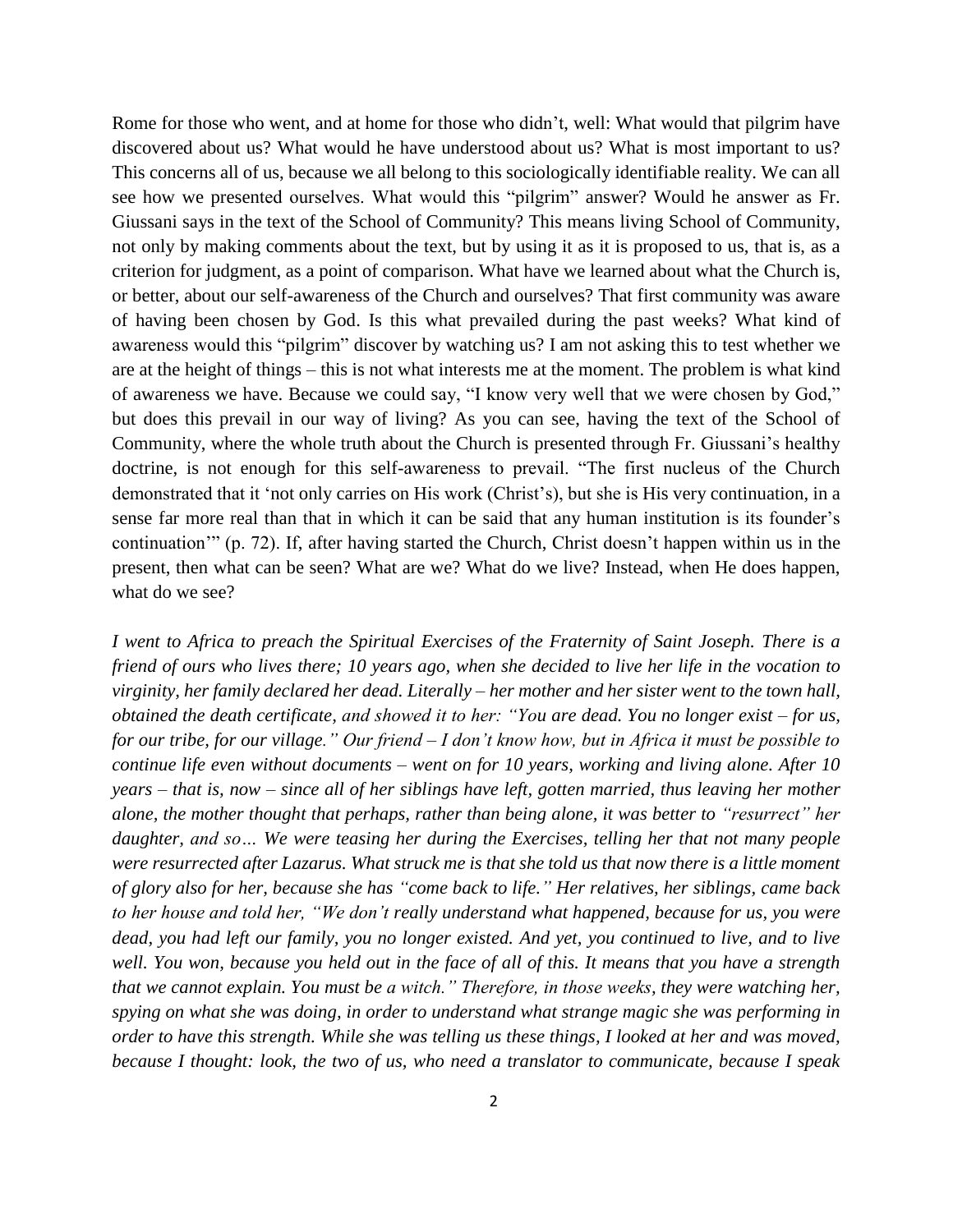*Italian and you speak French, are far from each other, culturally and geographically distant, and yet we are one, more so than you are one with your whole family and all of your tradition! I thought of the passage from the School of Community that says that all of the distance disappears, that the people of God is born of the awareness of having been chosen and of the fact that something happened to them. I observed this at the Exercises: we are one because we are aware. I understand you more than your mother and your sister, and we are together. When I returned to Italy, we had School of Community in the evening, and all of the issues came up:* Family Day *no,* Family Day *yes (it had already happened), I went, I didn't, discussions... I still had our friend and what I had lived in Africa fresh in my mind, so I said, "I can discuss the* Family Day *and everything else as long as you want, but if we don't first recognize that we have been brought together by the One who happened… We can even argue our way to an agreement, but what brings us together comes first, came first, happened. Let's ask to recognize it, because then we can also be free to have different opinions, to discuss where we stand, but within a gladness for the fact that we have been brought together. Otherwise, we can even try to get along, have the same opinion, but I am more distant from you than from our African friend."*

This is the point: whether this "first," this belonging to Christ who chose us, prevails or not. If it prevails, then – as you said – we can go on, each according to the time of what he is able to understand or see. But does it prevail? I am very struck by this, because it means that the fundamental problem is not – as we sometimes discuss among ourselves – the contrast between public and private witness. I think that this is a pretext to avoid addressing the real issue: what defines witnessing, that is, what is the content of our self-awareness. Is the content of our witness so powerful that it even wins over a family and a society that declared you officially dead? If Christ doesn't happen as powerfully as in that woman, to the point of being able to win even when she is losing (in some way) – because the power of Christ present and risen is greater than any other circumstance – then how will we be able to live the faith and be determined by it? If this is not the content of our self-awareness, then we – individually or together – are like everyone else. For this reason, I will go back to some of Fr. Giussani's reflections on the Movement's attempt to answer the challenge of 1968 with the great success of the Palalido: "The success of the convention at the Palalido was, paradoxically, the origin of a great misunderstanding […]. It is true that we were engaged in proposing the concrete details of the Christian fact, but only within the limits of a horizon that had already been determined by others" (L. Giussani, *Il movimento di Comunione e Liberazione (1954-1986)* [*The Movement of Communion and Liberation (1954-1986)*], BUR, Milan 2014, p. 169). This misunderstanding is the most difficult thing to overcome because, as he told us on many occasions throughout our history, "it's as if the Movement […], from 1970 on [I don't know whether we have solved this problem yet!], had worked, built, and fought on the values that Christ brought, while the fact of Christ, for us, for ourselves and for all of those who participated in CL with us, 'had remained something parallel'" (L. Giussani, *Uomini senza patria (1982-1983)* [*Men Without a Homeland (1982-1983)*], BUR, Milan 2008, p. 56). He wasn't juxtaposing a private "I" and a visible "we." We were visible and observable, and he was correcting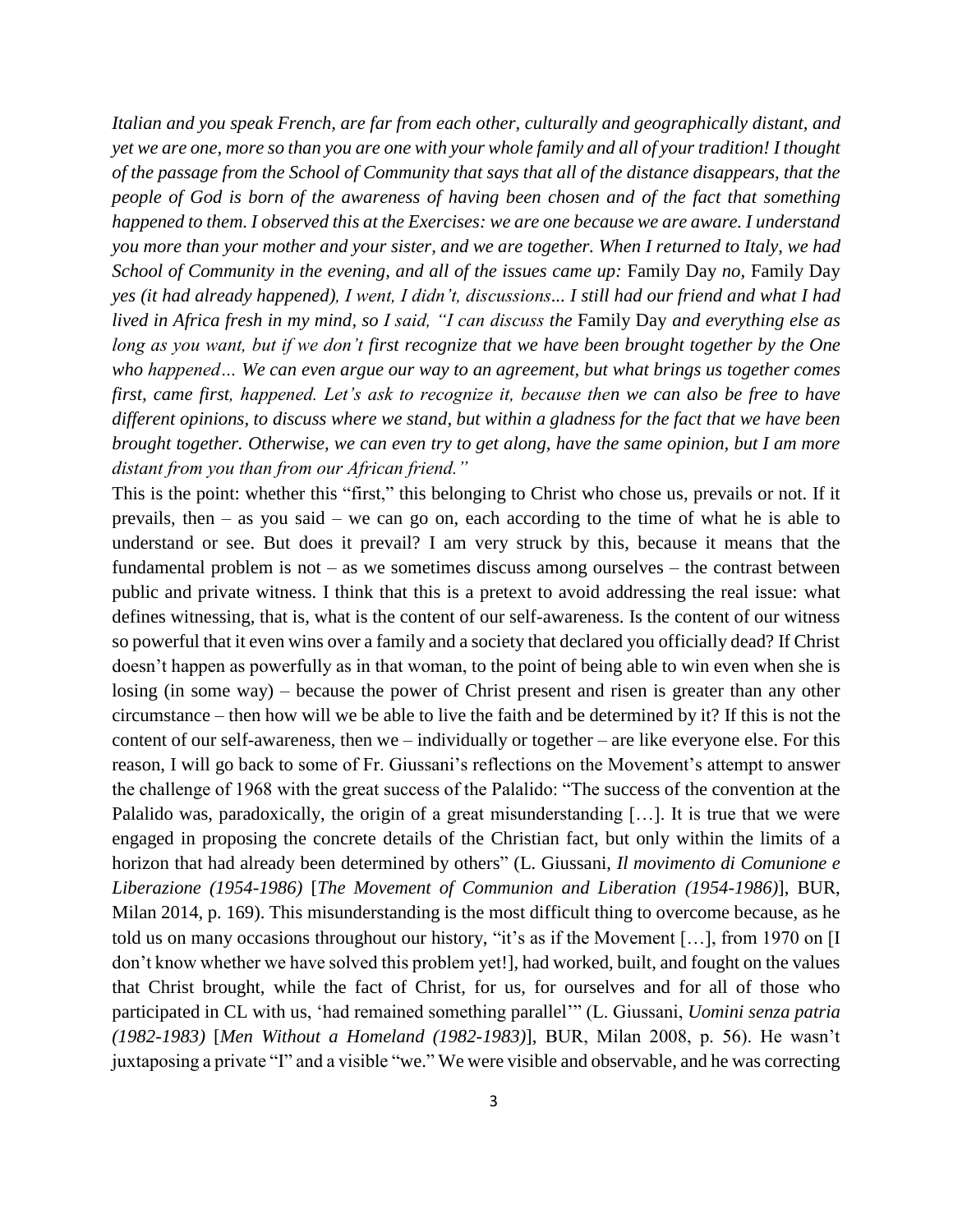us on this, on the content of our self-awareness, on what we were witnessing. Therefore, in this precise moment, this chapter of *Why the Church?* can help us to recover an awareness that is not sufficiently alive, so that the chaos that we see doesn't prevail. Instead, when one comes upon a reality, even a small one, that demonstrates that Christ is present, something happens.

*I recently met a young man. He is gay and has a partner with whom he lives and has a steady relationship. One day, he proposed this to me: "If you are not going to get married soon, we can have a child and then you can leave the baby to my partner and me." In that moment, I was speechless, and the only thing that I managed to say was, "I will have a child with my husband, certainly not to sell him. Imagine if you were that child: Would you want to be brought into the world and then given away?!" He was silent. Later that day, I thought back over what had happened and I started to cry, because I had never been treated like that. Some time later, we saw each other again, and I told him that what he had said that day had hurt me deeply, and that he couldn't treat a person like that. He tried to downplay it. After I said good-bye to him, I wanted to share what had happened with my girlfriends. In talking with them, I realized that I was still sad. I understood that that last conversation with him wasn't enough for me – something was still missing, I still didn't really feel as if I could breathe. Then I read the School of Community and your article in the* Corriere della Sera*, and it was freeing. First of all, I understood that it's not just a problem of familiarity, meaning that, after a while, one can take the liberty to say or ask certain things – that's not true. Then, I understood that I am exactly like him, and that I, too, can treat things and people like that. What has saved me has been the encounters that I have had in my life, with people who looked at me for the infinite that I am, and who embraced this identity of mine without reductions or blackmail. Rather, they loved my life for the need that it is, keeping it always open, and this started with the embrace of my parents and continued through my friends in the Movement. Only the event of a different humanity that corresponded to me saved me from my wretchedness (which is not at all different from that young man's), constantly restoring me to the original and authentic way of looking at myself. This is not just a problem of intelligence – that I am smarter than him in understanding how people should treat each other from an anthropological point of view – but it is a problem of experience, lived and judged. It has to do*  with the encounter with some faces that took hold of me, that restored me to myself by making me *feel preferred. Thus, I understand the value of reality as given, so that I can make a journey toward my destiny, and I understand the value of the Church as a community of people brought together by an Other who is at work, who makes us every day, who continues to restore us to ourselves. Because if it were up to us, to our cleverness and ability, then we would continue to make mistakes, to be disappointed, to reduce each other. Therefore, I realize that today I am freer than before, because I no longer have to defend an ideology or an anthropology, but – a matter of life and death – the only thing that I have to defend is the possibility to look at reality as Christ does. I am thankful for having met this young man, because he allowed me to understand this more. Then, with regard to him, we will see how everything is lived and discovered.*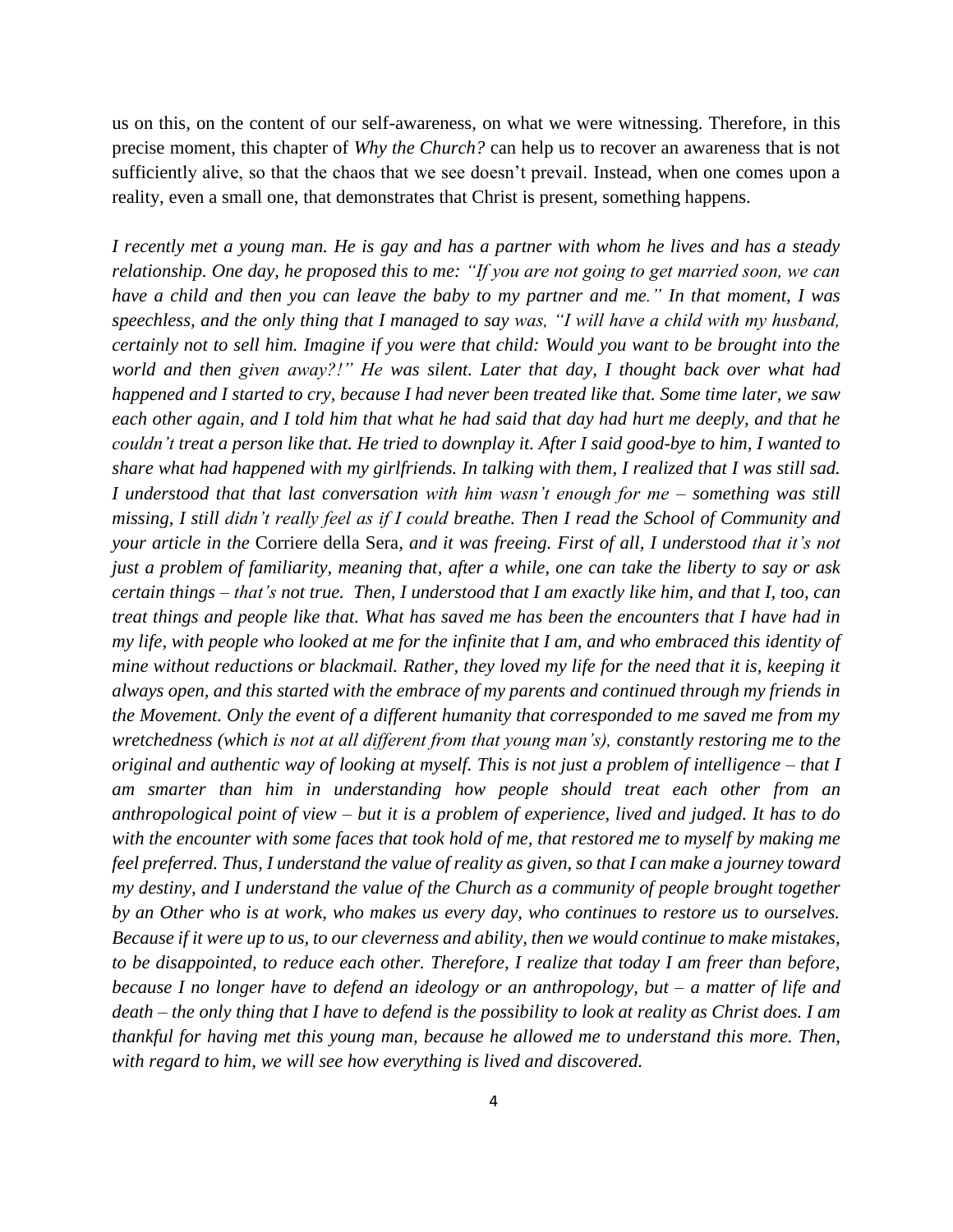Thank you. You probably didn't read what Fr. Giussani had already intuited in 1968, but for him, too, it was a sign of the times that being a Christian could no longer rest on a discourse about anthropology or tradition. "Neither tradition, nor a theory, nor an idea […] [nor a] Christian philosophy, nor Christian theology, nor the concept of the universe that Christianity has can be the reason for adhering to Christianity." Moreover, "It wasn't even for the discussions that [Jesus] had, it wasn't for the clarifications that He gave, it wasn't for how He recalled people to the Old Testament, […] [but only] because He was a presence full of a message" that could change one's life. Thus, Fr. Giussani used to say that "it is necessary for us to reexamine our entire discourse from the root" (A. Savorana, *Vita di Don Giussani* [*Life of Father Giussani*], BUR, Milan 2014, p. 404); otherwise, we will not find an adequate reason to live our faith. In listening to your contribution, I am amazed by reading again in the text assigned for today, "That emergent group of people presented themselves as people who, having the living presence of Christ among them, were the almost physiological continuity of that reality, bonded as they were to that living presence in the concreteness of daily, family life. That newly emergent group was aware that it was prolonging, or rather [look at this concise expression that sums everything up, so typical of Fr. Giussani!] communicating and actually realizing [communicating by making it happen]" (p. 75). Do you see? Christianity is communicated by making it happen. It is an event; Christianity communicates itself by happening. It is only because of the difference in the people whom you met in your life that you were able not to succumb to the violence with which that young man treated you. It's not – as you rightly say – because you are more intelligent. No. "Only the event of a different humanity that corresponded to me saved me from my wretchedness," and for this – you add – "I am thankful." This is what allows us to become aware of what truly happened to us.

*I was rather shocked by the affair of the* Family Day, *but it was a useful provocation. I didn't go, I was taking care of my nephews, but I was there with my whole heart. At the end of the last School of Community, I told myself: obedience is becoming work. I had not understood your position. I promised myself to ask the Lord to clarify my judgment, and that's what happened. A few evenings ago, our charitable work group had a dinner, which we do periodically, precisely in order to recover the true meaning of our actions. In front of my friends' very beautiful witnesses, I saw charity at work, and I understood that the essential was precisely a changed heart, capable of infinite charity and mercy (not simple generosity), changed by the companionship of Christ. The only possible way to change society is with Him. I saw the whole charism of the Movement, which fascinated and continues to fascinate me, in action. The horizon opened up before me. My narrow way of thinking without looking at reality was very difficult for me. It is really true that only in a tangible experience does the truth become flesh, thus freeing me and gladdening my life. Thank you very much for your persistent witness of love for Jesus and faithfulness to Fr. Giussani's charism. Please hold on. We need you, I need you.*

This is the content of a self-awareness that is born of an experience. What defined us as we lived the past weeks? Our position with regard to what was at stake, or our self-awareness? Let's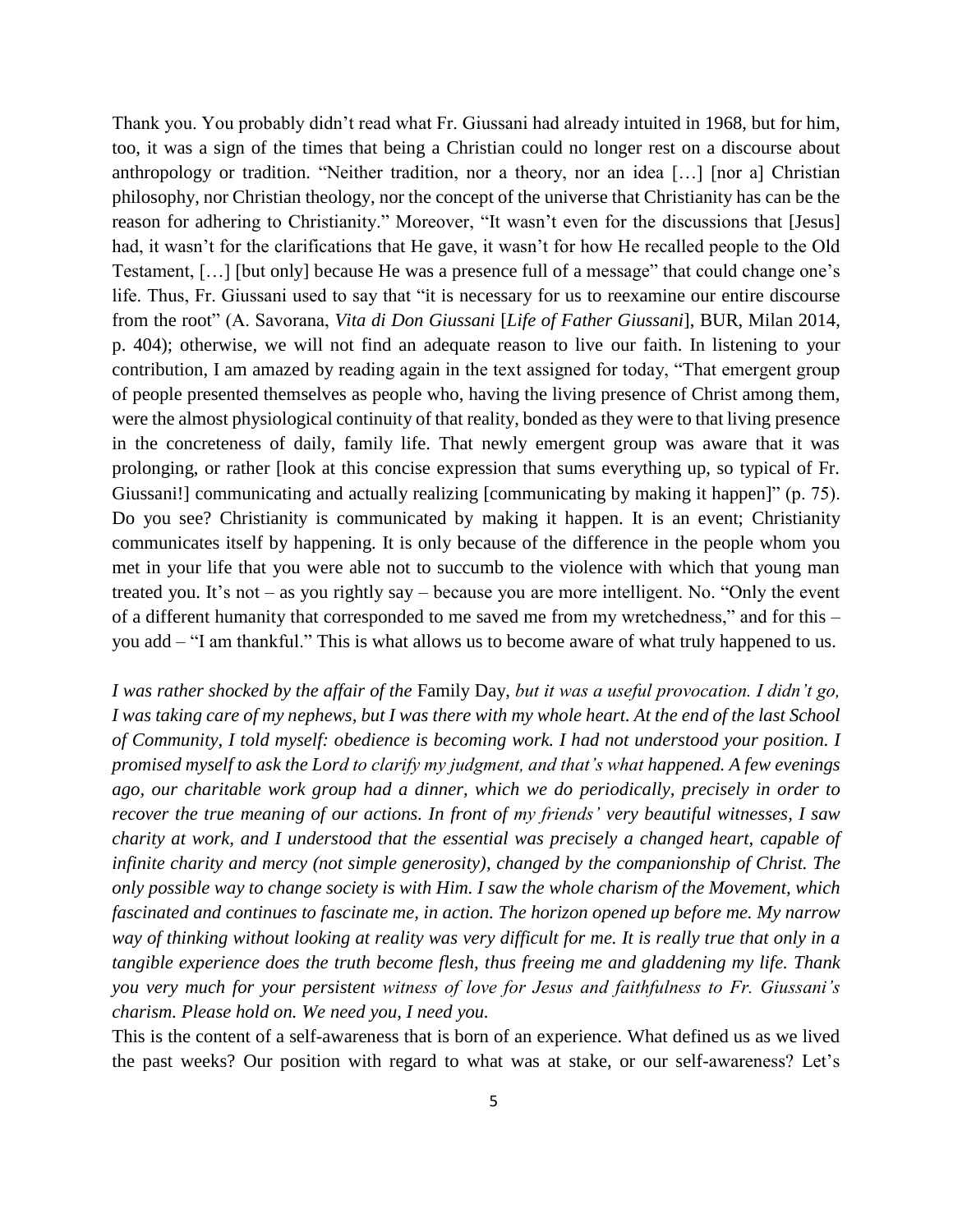compare  $- I$  am saying this in order to learn, not to beat us up, but to learn what happened to us  $- I$ what we lived (with others and among ourselves) and what the School of Community says. "Paul, writing to Christians in Galatia, expressed the new concept in this way: 'And you are, all of you, sons of God through faith in Jesus Christ. All baptized in Christ, you have all clothed yourself in Christ, and there are no more distinctions between Jew and Greek, slave and free, male and female, but all of you are one in Christ'" (p. 77). We can fill our mouths with talk of "us," of the community, but if this doesn't prevail when a circumstance like the present one arrives… The great historical divisions (Jew and Greek, slave and free, male and female) don't prevent St. Paul from living the awareness that "we are one in Christ Jesus." The question that is emerging is this: What is the foundation of our unity? Does our unity rest on the fact that we reach an agreement, or does our unity rest on the fact of being "one in Christ Jesus" by virtue of Baptism? This is the great cultural revolution. If this self-awareness does not prevail, then we are defined by our ethnic background rather than by faith. Listen to what one of you wrote to me. "Dear Fr. Julián, for a while now I haven't done School of Community regularly with a group. I felt that the groups in which I had participated in the past worked in a theoretical way that was leaning too much on 'discourse.' In short, I felt like I was wasting time. Since then, I have done School of Community with some friends who help me more, but with whom it is difficult to meet regularly, and thus be consistent in our work. Something happened recently that called a few things into question. I got involved with some friends from the Movement in my city, in order to organize a public event that was very important to me. Thus, I was invited to participate in some of the leaders' meetings in order to work on the preparation together. It was a great surprise! Most of the time during those evenings was not spent organizing things, but telling each other how and where each person recognized Jesus' presence in his own life or other people's lives. In short, the 'center' was not organization, but rather helping each other in this relationship! Unfortunately, even among us, our meetings do not usually focus on the relationship with Christ. Instead, for those people, that's how it is. I told myself, 'So it is still possible to talk about Jesus as one would talk about the potatoes being eaten at dinner!' I started to desire to follow them. I am reading in *Why the Church?* that, for the first Christians, the ethnic aspect of God's preference had been completely eliminated, that unity among them was based only on the fact that they had been brought together by God, and that this choice coincided with adhering to faith in Christ. I also read that this first factor has a precise cultural value: the truth for the Hebrew-Semitic tradition is represented much more by the image of the rock (that is, of the stability and solidity of the witness), than by the image of light (the evidence that I can see). I had read these lines many times and, to be honest, I had mostly felt that they were a philosophical detail that didn't have much to do with my reality. This time, due to the experience that I have had, it was different [it is experience that makes a word that you read come alive!]. I realized that, in choosing not to do the common work of School of Community (but also on many other occasions), what prevails is my way of seeing and hearing, which remains the last word. Slowly, as time went on, without making a conscious decision, I stopped risking myself in the relationship with friends who witness Christ to me, giving precedence to what I could see and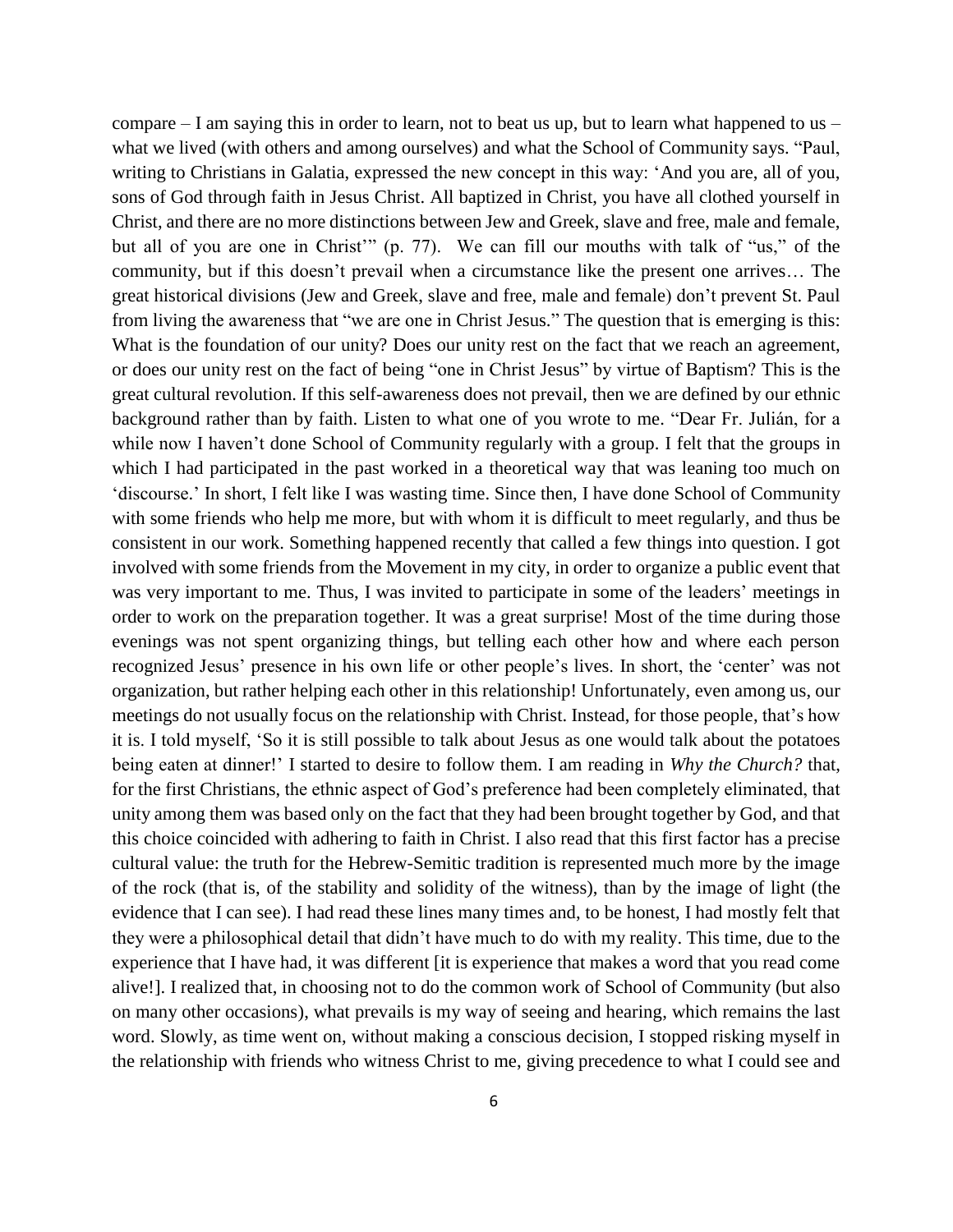live. I think that, lately, this has also become clear in the issue of the proposed law on civil unions and the *Family Day*. 'This is not irrationalism, for an encounter with a person in whom we experience the truth he communicates to us does not mean we exclude a critical attitude. Rather, it ensures the immanence of a critical attitude in that whole living context from which the attitude cannot be separated. It is from this total context, therefore, that the person's attitude assumes the authenticity of its dynamism. […] The methodological lesson which definitively emerges from the rock as the image of truth is the solidity of the witness. […] And let me insist on this point: if it is true, then these two methods are not contradictory, it is just that one is more complete than the other' (p. 80-81). In light of these words and the experience that I recounted, I think that the question goes well beyond the choice of doing School of Community with this or that group. It is about the truth of my relationship with Christ. The most beautiful thing was that this slip of mine on this point was not an objection for Him. He continued to be close to me and, through an action that I started with a completely different intention (the organization of the public event that I mentioned), He corrected me, causing me to bump into the attraction of His presence again." Today we are like nomads in this Babel of confusion, without something stable, because society is "fluid," and we also participate in the same type of fluidity. Thus, the metaphor of the rock offers us something solid on which man can rest in his search for truth: "In adhering to someone he is listening to, man, in fact, must rest the *totality* of his person on the 'you' of another. And while it is very easy for all of us to doubt ourselves, it is much harder to cast the shadow of our 'ifs' and our 'buts' on a presence we admire and love" (p. 80). Therefore, the proposal that the Mystery makes to us in order to reach the truth is precisely this: to follow a witness. But the true difficulty is often suspicion regarding the solidity of the witness. How do I verify the solidity of the witness? Because everyone in the people of Israel already had this problem with the prophets: there were true prophets and false prophets. It is the same today, because nothing resembles the truth more than what looks true even if it's not. So, how can we verify a witness?

*I have been in CL for a long time, and I have lived the experience of the Movement for more than 35 years, since the bygone years of college. In this long journey – because, as Fr. Giussani witnessed to us and you witness to us today, it is a journey – I have had many moments of joy and gladness lived in His human companionship. Recently, I have been given to live, and in part I continue to live, some rather difficult circumstances through which reality has tightened its hold on me to the point of choking me. I have experienced the darkness of night, living without hope, which is not living. But by drawing on the reserve of the many true and intense moments that I have previously lived, I asked Him during the dark night not to let those circumstance take me away from His gaze, deprive me of His presence. I was crying out, begging Him to reveal Himself to me, because I couldn't see Him, whereas I was the only one who was missing. Thus, little by little, I found myself alone, and the proposals of the Movement became simply something to do, sometimes a struggle. As the School of Community says, I was leaning only on myself, I was withdrawing from what reality asked of me, because I thought that those circumstances were*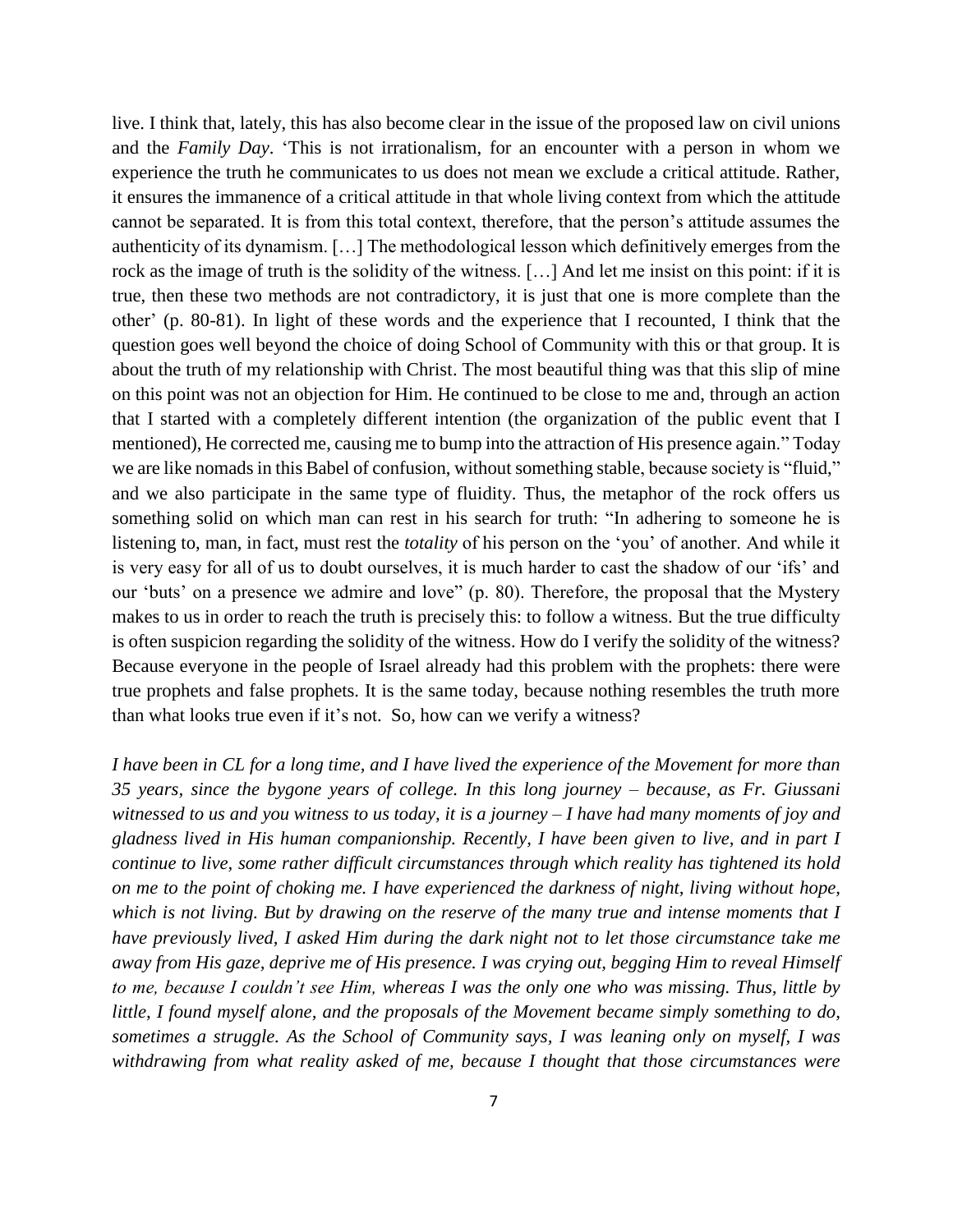*painful and undeserved. Meanwhile, the pretension that the companionship should take care of these problems kept growing. When I started to do the work of School of Community again after the Beginning Day last September, and accepted the challenge that you proposed to us – verification in reality – the miracle happened. Circumstances revealed themselves to be no longer hostile, but rather the way through which He makes me His. Even if the toil increased, it was no longer an objection. I was living the circumstances that I had previously avoided with great freedom and inner peace. Grateful and certain of having been loved, chosen, and wanted first, in spite of all of my limits and fragility, I felt reborn, finally able to embrace and love the cross.* So, what does the solidity of the witness cause you to discover?

## *The truth of His presence.*

How do you know that it is His presence? Because what the witness promises happens. Just like with the prophets – they were real if and when what they promised came true. You started to follow again, accepting the challenge that I am proposing. What did this reveal in you? That the verification in reality showed a miracle, it showed the truth of what is proposed to you. If one doesn't make this verification, then he will never be able to judge whether the witness is solid or not. Therefore, how does one verify the truth of the witness? How, by leaning on the witness of another, do I regain the evidence that I had lost? Because the circumstances "revealed themselves to be no longer hostile, but rather the way through which He makes me His. The toil […] was no longer an objection. I was living the circumstances [...] with great freedom and inner peace." *Yes.*

That is where all of the solidity is. It's not that I have to convince you that I am a great witness. You verify whether I am a witness by accepting the proposal made to you and seeing the evidence of what happens in your life with your own eyes. It is the same thing that Jesus says: "Whoever follows me will have the hundredfold." There is a condition, though: following Him. Like with the prophets – there is no other way. Each person can also have verified it by accepting one of the options (going or not going) with regard to the *Family Day*. "I followed the debate on the Cirinnà Law closely by reading and comparing the various opinions, also with my life experience. For many years, I have paid close attention to the problems of gender issues and civil unions, homosexual unions, human rights, etc. In my humble opinion, the legal approval of homosexual marriage is as serious as the law on abortion, etc. What is important emerged clearly from your article in the *Corriere della Sera*: that we have to go to the heart of what sets us in motion. During the meeting that we had in our region, two positions emerged: 'It is right to oppose it' or 'Only an encounter can make someone change.' I said, 'No, I think Julián is telling us that what matters to him is that we understand what our real need is, and also how to respond to what concerns us about the law.' I went to Rome. I traveled by bus, we told each other our experiences, I saw good people in the square, very polite people, and I had the impression that most of them were like me. In the square, moment by moment, I was comparing myself with what the article said. Thus, the truthfulness of what it proposed became clear: only the encounter with a person who carries Christ in his heart, that is, a person who is generated by Him, resurrected by Him, can move the other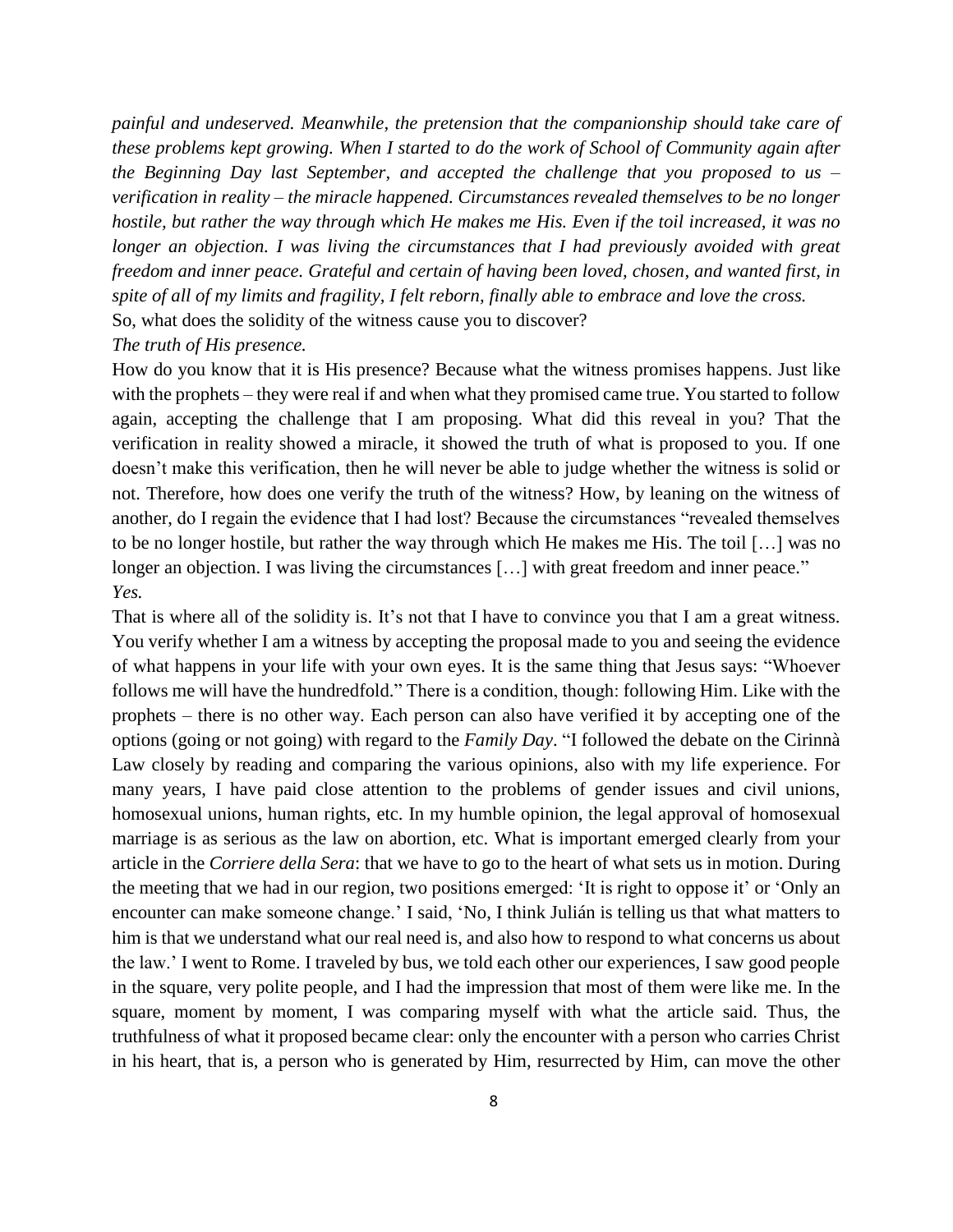while fully respecting him, that is, respecting his freedom." It's not enough to repeat or shout the truth, because, as Fr. Giussani says, the "instrument [used by God] to facilitate the bond between man and truth […] [is not] the terms of a vision, but those of an abandonment [this seems "irrational"], of a love […] [this seems "too naïve." It is a] process by which man follows the testimony of truth" (p. 81). God did this in nature: the child grows through the witness of his father and mother. It is very simple! But we rebel. We want to resist this method chosen by God, because it doesn't seem critical enough to us. Fr. Giussani says, "The encounter with a person in whom we experience the truth he communicates to us does not mean we exclude a critical attitude. Rather, it ensures the immanence of a critical attitude in that whole living context from which the attitude cannot be separated. It is from this total context, therefore, that the person's attitude assumes the authenticity of its dynamism" (p. 80). For this reason, if we don't realize that we can only discover truth in this way, then we will find ourselves resting on something infinitely less substantial, and each person will verify that, unless he follows what struck him in the Christian encounter through which the Mystery reached all of us, he will not be able to resist the world's logic. "Christians are often far from aware of this authentic source of their value, for we frequently find people who are either seeking clarity and security, or a motive for their actions, and in so doing, they interpret their own community, or movement, or special association in a reductive way, depriving themselves of the source of unity that gives them life – the mystery of the Church as Church. Or, there are those who in referring to the Church, mean a mechanical super-organism unrelated to their daily life" (p. 86). Fr. Giussani proposes the path: "Therefore, we learn what the total Church is by going to the core of the ecclesial experience that one has encountered, providing that it has all the characteristics of a true ecclesial experience [that is, the connection to the Church]. This means obedience to the total Church, depending on it, organizing one's life according to its rhythms, seeing oneself reflected in the other factors within the sphere of the Christian life. These are aspects that define the validity of gathering together. Otherwise, what gives value to our coming together is not the Mystery of Jesus Christ who communicates Himself to history and the world, but something that has diminished its import" (p. 87). What is at stake here is precisely this: whether the subject of our gathering together is the Mystery of Christ, that is – friends – where we place our hope, also to sustain our family. It's not that this causes us to ignore concrete reality. On the contrary, this is precisely why we cry out to the whole world that we hope in the Risen Christ! This can be communicated in any environment: "through a group of Christians conscious of their true belonging to the Church proper" (p. 87). Starting from this, we will give ourselves the time – I cannot linger any more on this tonight – to understand all of the details, even regarding the content of what was discussed in all of the conversations that took place recently. We will need to be patient and give ourselves time, without being inflexible or building walls, but rather listening to each other and following what is proposed to us. Then, perhaps, we will start to understand better, and everything that we are living will become an opportunity for each of us to grow and mature. To help us on this journey, I propose that you read Chapter 2 of *La bellezza disarmata* [*Unarmed Beauty*] ("Verità e libertà: un esempio paradigmatico" ["Truth and Freedom: A Paradigmatic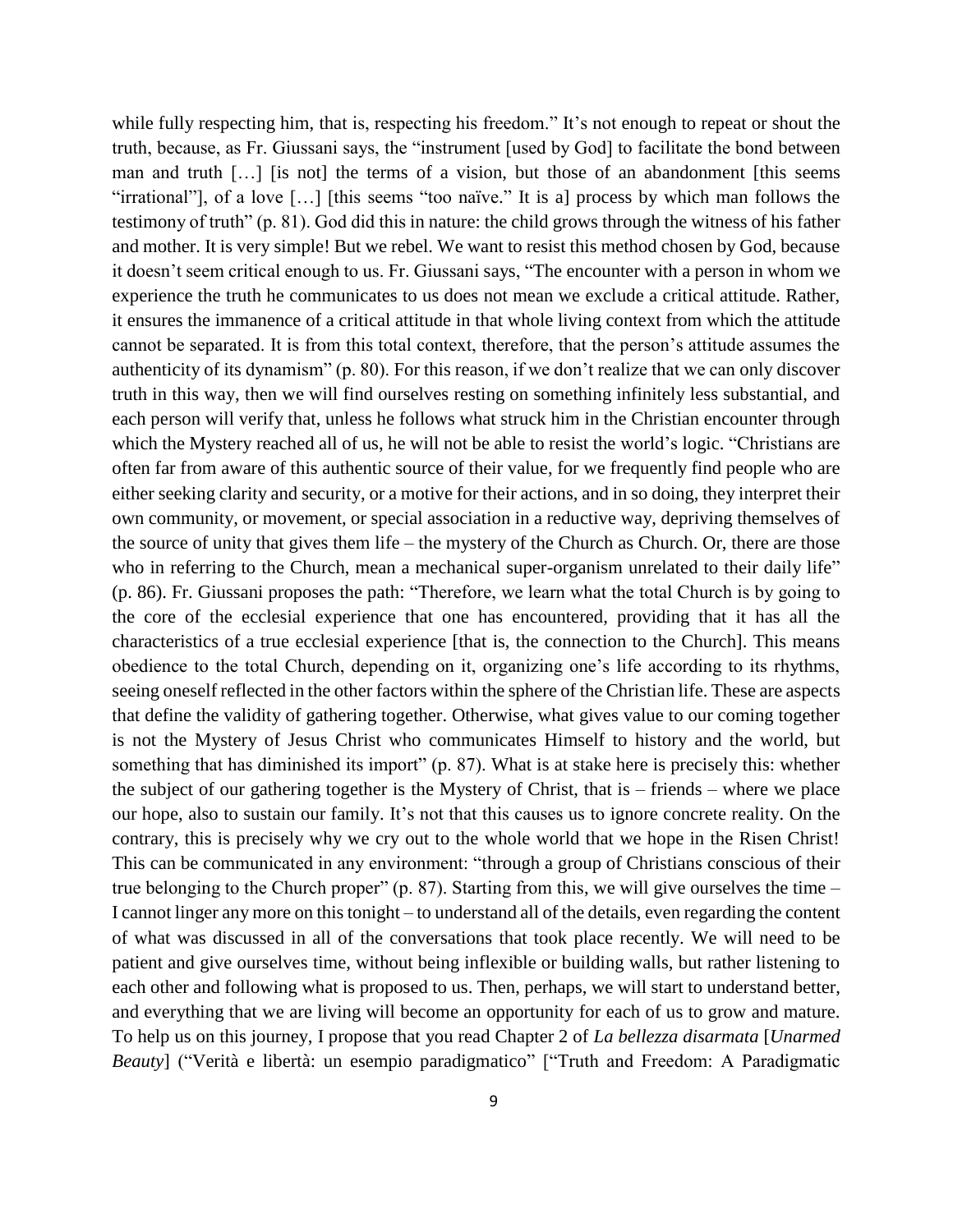Example", pp. 32-55), where I tried to explain that we are in a totally different context, in which the mentality is changing, and that we have a difficult time understanding this. As I said before, in 1968, Fr. Giussani understood immediately that something absolutely new was happening, and he was willing to reexamine his entire discourse. We still have a hard time understanding what happened in 1968, so imagine now, when everything is collapsing and we are facing historic turning points that no one could have foreseen even a short time ago! That is why we have trouble finding a way to be present in a pluralistic world where, as the Pope says, we Christians are not the only ones who offer a culture or a vision of reality, but we are one player among many. Truth cannot be imposed, but must be proposed through a journey of conviction, as Benedict XVI said: a way of being in reality that is not against freedom. This evening, I am going to give you some examples in order to help us to understand, and then we will prepare a more thorough text to be published in *Traces.* First example: the Italian referendum on divorce. Fr. Giussani had a clear judgment about the usefulness of the tool of the referendum to defend the family publicly. The Movement got involved in the campaign against legalizing divorce out of obedience to the ecclesiastical authority, but "for its part […], CL would not have fully agreed with regard to the usefulness of such an initiative in the given circumstances" (L. Giussani, *Il movimento di Comunione e Liberazione (1954-1986)*, op. cit., p. 171). We can believe that certain initiatives are not useful in certain circumstances. It's not that Fr. Giussani fell prey to relativism or secularism, and started to doubt the importance of the public defense of marriage, much less the Church's doctrine regarding the issue. His was a historical judgment. Now that the Bishops give us the possibility to act as laypersons, can't we be free to decide as such? Fr. Giussani was against the instrument of the referendum, not because he was a relativist, but simply because he had understood what was happening before everyone else. After the defeat at the referendum on divorce, Aldo Moro told the people in his party, "Sectors of public opinion […] are now much clearer in asking that no forced change be made through the law, with the authority of power, to the common way of understanding and regulating human relationships in some sensitive aspects. We cannot ignore this circumstance, because by now it profoundly touches the democratic life of our country, sometimes advising the defense of Christian principles and values outside of laws and institutions, and therefore in the live, open, and available fabric of our social life" (Speech on July 19, 1974, the day after the referendum on divorce, at the National Council of the Christian Democracy. See A. Moro, *Scritti e Discorsi* [*Writings and Speeches*] (ed. G. Rossini), vol. VI (1974-1978), Cinque Lune, Rome 1990, p. 3155). This is not very different from Fr. Giussani: "In a society like this [ours], nothing new can be created except through a life – neither structure nor organization nor initiatives will work. Only a new and different life [within social life] can revolutionize structures, initiatives, and relationships – in short, everything" ("Movimento, 'regola' di libertà" ["Movement, 'Rule' of Freedom"], ed. O. Grassi, *Litterae communionis-CL*, November 1978, p. 44). For this reason, in the context of the early Church, a man like St. Augustine, for example, understood the difference between civil law (whose aim is coexistence) and ethics. The fact that civil law does not fully reflect Christian ethics does not mean that it has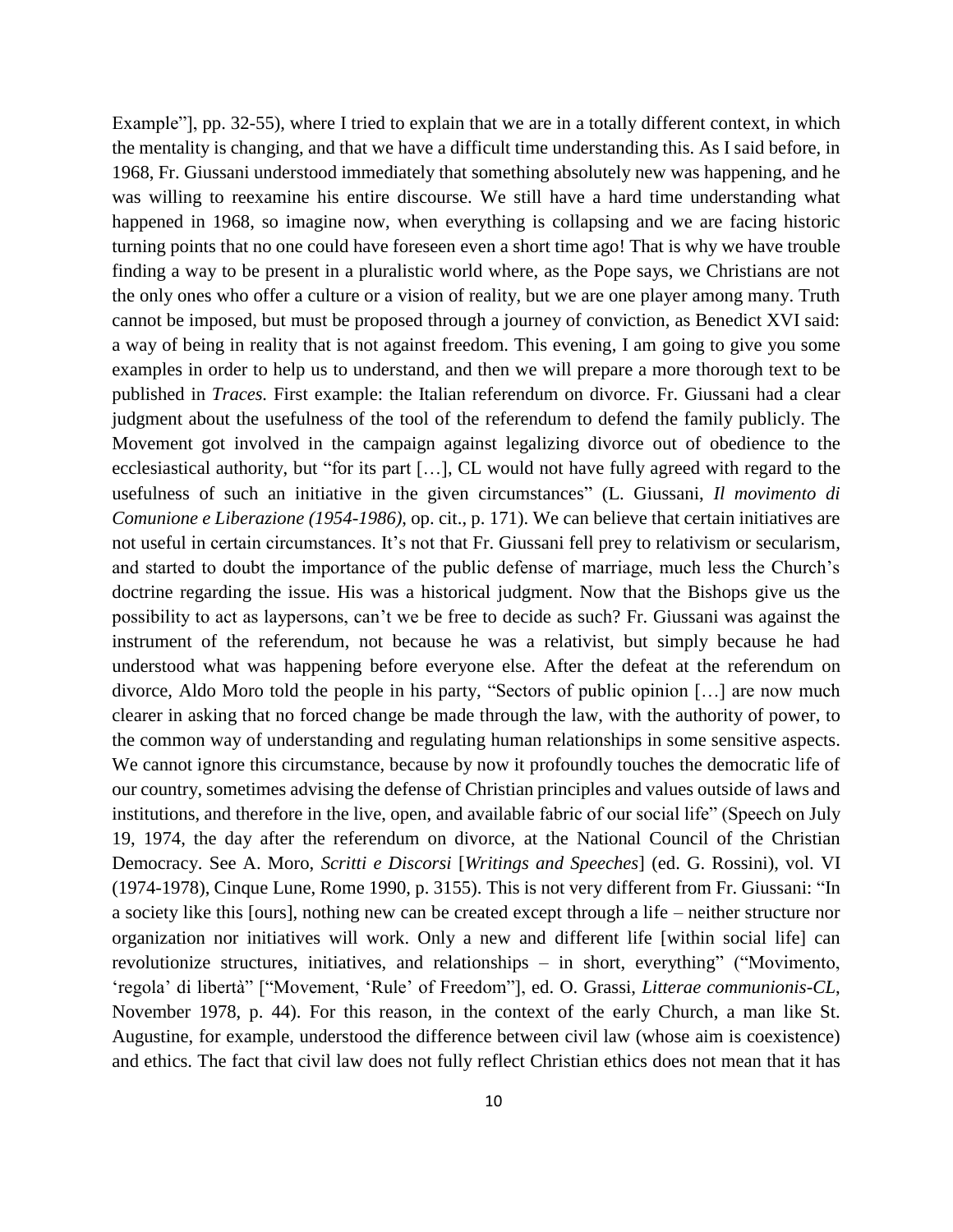no value: "The law that is given in order to guide the coexistence among men allows many things to go unpunished that are instead punished by divine providence. But he doesn't condemn men's laws because they don't fix everything" (cf. St. Augustine in M. Borghesi, *Critica della teologia politica. Da Agostino a Peterson: la fine dell'era costantiniana* [*Critique of Political Theology. From Augustine to Peterson: the End of the Constantinian Era*], Marietti, Genoa 2013, p. 301). Cardinal George Cottier, who was the theologian of the Papal Household for many years, says, "The first Christian legislators […] did not immediately repeal the Roman laws that tolerated practices that did not conform to […] [the ethics of the Church, because] the Church always believed that the illusion of totally eradicating evil from history by legal means was foreign and dangerous" (G. Cottier, "La politica, la morale e il peccato originale" ["Politics, Ethics, and Original Sin"], in M. Borghesi, *Critica della teologia politica. Da Agostino a Peterson: la fine dell'era costantiniana*, op. cit., pp. 302-303). I will end by mentioning something else. During these weeks, one of the most quoted texts in the discussions was *Considerations Regarding Proposals to Give Legal Recognition to Unions Between Homosexual Persons*, by the Congregation for the Doctrine of the Faith (2003), which states: "Legal recognition of homosexual unions or placing them on the same level as marriage" must be opposed. As you can see, it distinguishes the two things and condemns them both: civil unions and equivalency to marriage. In 2007, there was the discussion on the DICO [bill on the rights and duties of stably cohabitating couples], which you all remember; at the time, the entire Italian Church was against civil unions. Now it's 2016, and almost everyone would accept homosexual civil unions, provided they were excluded from adoption and not placed on the same level as marriage. Is it because the Italian Church has suddenly become relativist, or because today's civil laws, in order to assure coexistence, need to give space and recognition to people who think differently from natural or Catholic ethics? This doesn't mean that we don't have plenty of room to witness to the beauty of the family as God intended it by creating us male and female. So, friends, we need to give ourselves the time to realize what is happening. It is such a historic change that, if we do not help each other to understand it, then we facilitate useless discussions, instead of a dialogue that allows us to recover our place and our task: what we have to propose and to live, to communicate to our friends, precisely because of what we are, that is, a reality in the life of the Church, because we are Church. The School of Community in this period helps us to understand this. Along with the text from *La bellezza disarmata* (pp. 32-55) that I mentioned before, you can also reread the part of the Saturday morning lesson from the 2014 Fraternity Exercises (pp. 22-34 of the booklet *"Press On to Make Him My Own"*) where I had already presented the corrections that Fr. Giussani had made to us with regard to our way of being a sociologically identifiable reality. This is something that we still have not understood.

The next School of Community will be on Wednesday, March 16<sup>th</sup> at 9:00pm.